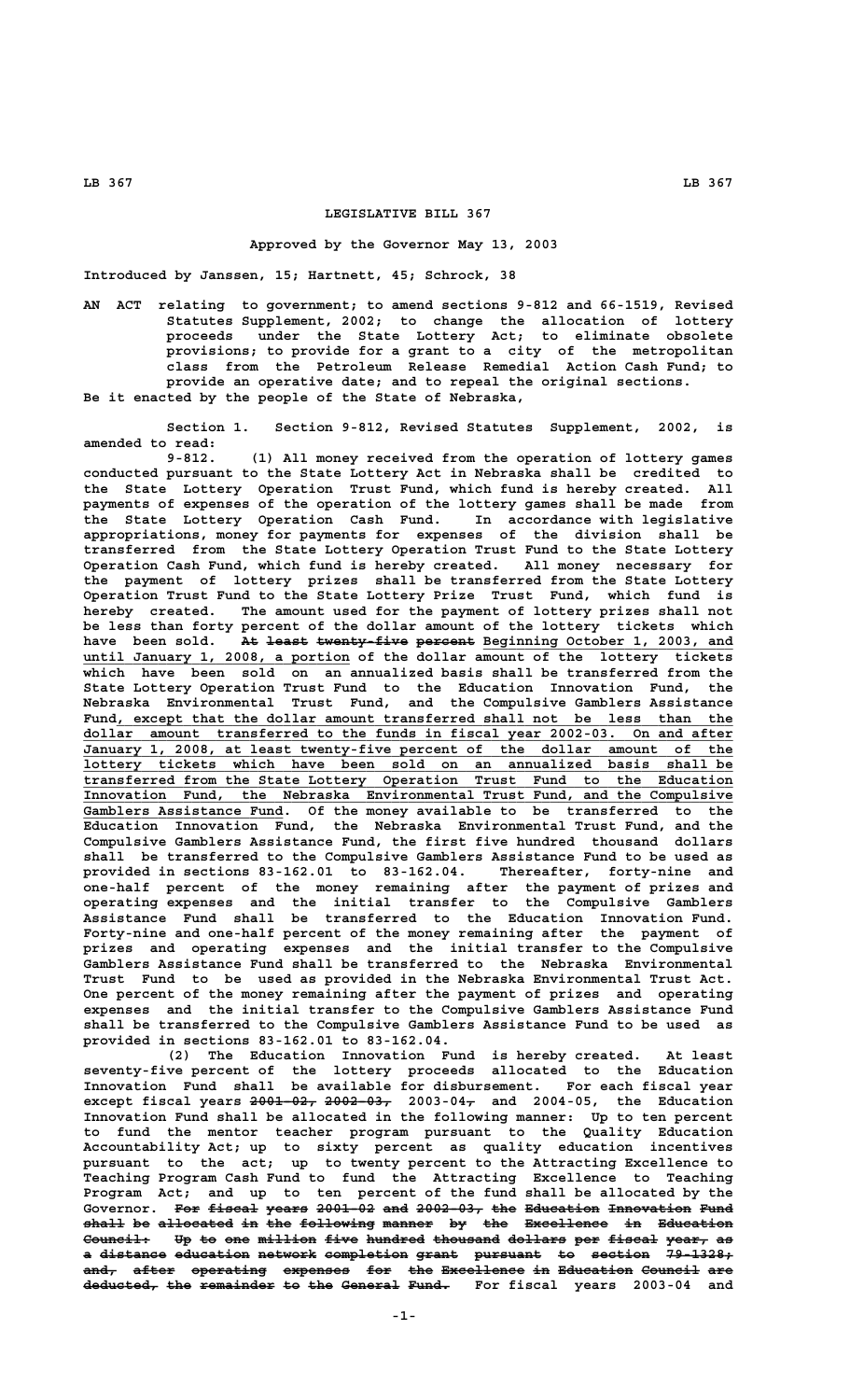**LB 367 LB 367**

**2004-05, the Education Innovation Fund shall be allocated to the General Fund after operating expenses for the Excellence in Education Council are deducted.** The State Treasurer shall transfer two million eighteen thousand one hundred **ninety-nine dollars from the Education Innovation Fund to the General Fund ——————————— ——————— ———— ——— ————————— —————————— ———— —— ——— ——————— ——— within five days after August 16, 2002. —————— ———— ———— ————— —————— ——— —————**

**Allocations by the Governor shall be through incentive grants to encourage the development of strategic school improvement plans by school districts for accomplishing high performance learning and to encourage schools to establish innovations in programs or practices that result in restructuring of school organization, school management, and instructional programs which bring about improvement in the quality of education. Such incentive grants allocated by the Governor are intended to provide selected school districts, teachers or groups of teachers, nonprofit educational organizations, educational service units, or cooperatives funding for the allowable costs of implementing pilot projects and model programs.**

**From the funds allocated by the Governor, minigrants shall be available to school districts to support the development of strategic school improvement plans which shall include statements of purposes and goals for the districts. The plans shall also include the specific statements of improvement or strategic initiatives designed to improve quality learning for every student.**

**In addition to the minigrants granted for the development of strategic school improvement plans, school districts with annual budget expenditures of three hundred fifty thousand dollars or less are eligible for minigrants from the funds allocated by the Governor for the purposes allowed in subdivisions (2)(a) through (q) of this section. The amount of this type of minigrant shall not exceed five thousand dollars. The school district shall present a curriculum support plan with its application for the grant. The curriculum support plan must show how the district is working to achieve one or more of the allowed purposes and how the grant will be used to directly advance the plan to achieve one or more of these purposes. The plan must be signed by the school administrator and a school board representative. The application for the grant shall be brief. The Excellence in Education Council shall select the recipients of this type of minigrant and shall administer such minigrants.**

**From the funds allocated by the Governor, major competitive grants shall be available to support innovative programs which are directly related to the strategic school improvement plans. The development of a strategic school improvement plan by a school district shall be required before a grant is awarded. Annual reports shall be made by program recipients documenting the effectiveness of the program in improving the quality of education as designed in the strategic school improvement plans. Special consideration shall be given to plans which contain public or private matching funds and cooperative agreements, including agreements for in-kind services. Purposes for which such major competitive grants would be offered shall include:**

**(a) Professional staff development programs to provide funds for teacher and administrator training and continuing education to upgrade teaching and administrative skills;**

**(b) The development of strategic school improvement plans by school districts;**

**(c) Educational technology assistance to public schools for the purchase and operation of computers, telecommunications equipment and services, and other forms of technological innovation which may enhance classroom teaching, instructional management, and districtwide administration. Telecommunications equipment, services, and forms of technical innovation shall be approved only after review by the technical panel created in section 86-521;**

**(d) An educational accountability program to develop an educational indicators system to measure the performance and outcomes of public schools and to ensure efficiency in operations;**

**(e) Alternative programs for students, including underrepresented groups, at-risk students, and dropouts;**

**(f) Programs that demonstrate improvement of student performance against valid national and international achievement standards;**

**(g) Early childhood and parent education which emphasizes child development;**

**(h) Programs using decisionmaking models that increase involvement of parents, teachers, and students in school management;**

**(i) Increased involvement of the community in order to achieve increased confidence in and satisfaction with its schools;**

**(j) Development of magnet or model programs designed to facilitate desegregation;**

 **-2-**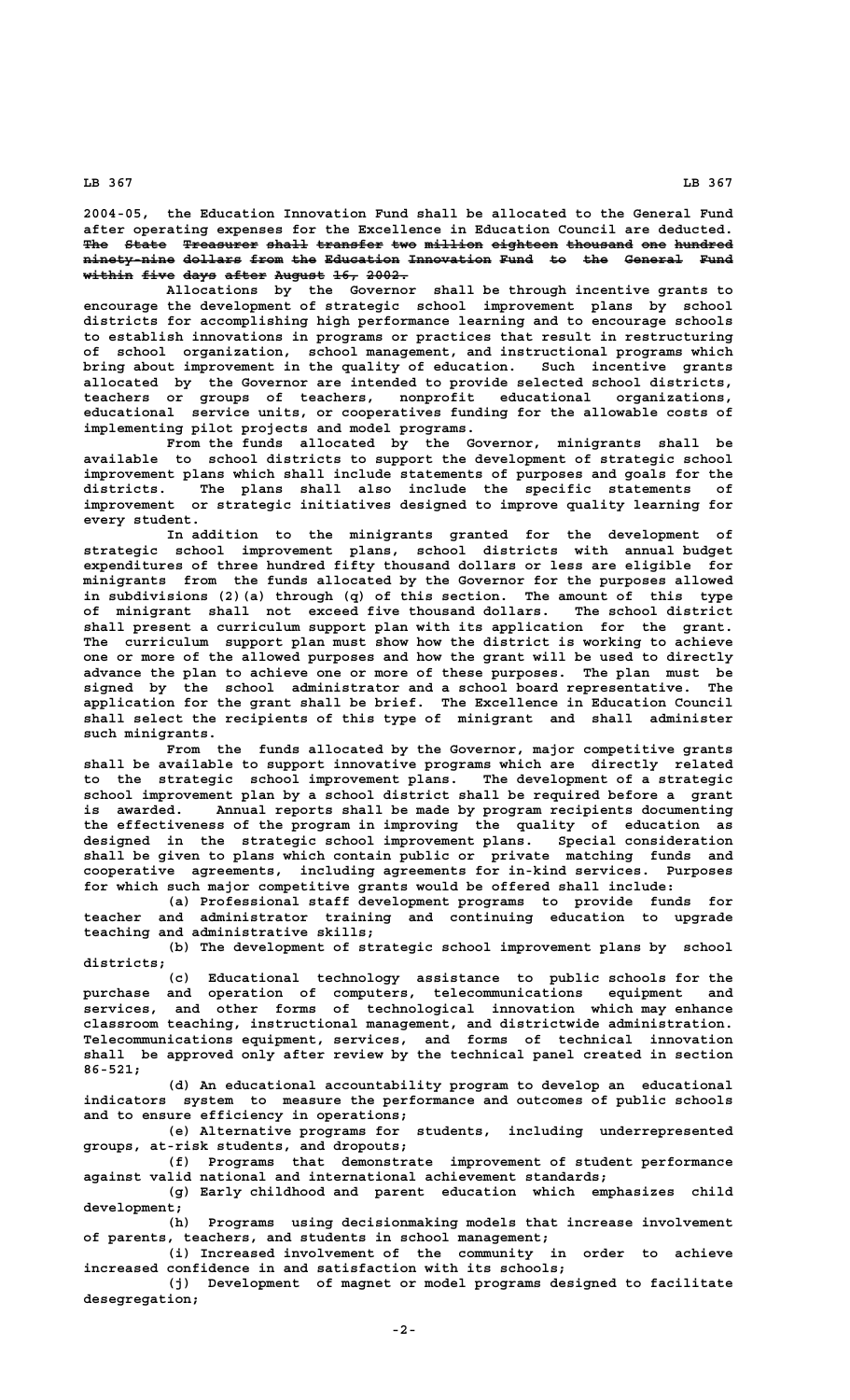**(k) Programs that address family and social issues impairing the learning productivity of students;**

**(l) Programs enhancing critical and higher-order thinking capabilities;**

**(m) Programs which produce the quality of education necessary to guarantee a competitive work force;**

**(n) Programs designed to increase productivity of staff and students through innovative use of time;**

**(o) Training programs designed to benefit teachers at all levels of education by increasing their ability to work with educational technology in the classroom;**

**(p) Approved accelerated or differentiated curriculum programs under sections 79-1106 to 79-1108.03; and**

**(q) Programs for children from birth to age twenty-one years with disabilities receiving special education under the Special Education Act and children from birth to age twenty-one years needing support services as defined in section 79-1125.01, which programs demonstrate improved outcomes for children from birth to age twenty-one years through emphasis on prevention and collaborative planning.**

**The Governor shall establish the Excellence in Education Council. The Governor shall appoint eleven members to the council including representatives of educational organizations, postsecondary educational institutions, the business community, and the general public, members of school boards and parent education associations, school administrators, and at least four teachers who are engaged in classroom teaching. The State Department of Education shall provide staff support for the council to administer the Education Innovation Fund, including the Quality Education Accountability Act. The council shall have the following powers and duties:**

**(i) In consultation with the department, develop and publish criteria for the awarding of incentive grants allocated by the Governor for programs pursuant to this subsection, including minigrants;**

**(ii) Provide recommendations to the Governor regarding the selection of projects to be funded and the distribution and duration of project funding;**

**(iii) Establish standards, formats, procedures, and timelines for the successful implementation of approved programs funded by incentive grants allocated by the Governor from the Education Innovation Fund;**

**(iv) Assist school districts in determining the effectiveness of the innovations in programs and practices and measure the subsequent degree of improvement in the quality of education;**

**(v) Consider the reasonable distribution of funds across the state and all classes of school districts;**

**(vi) Carry out its duties pursuant to the Quality Education Accountability Act; and**

**(vii) Provide annual reports to the Governor concerning programs funded by the fund. Each report shall include the number of applicants and approved applicants, an overview of the various programs, objectives, and anticipated outcomes, and detailed reports of the cost of each program.**

**To assist the council in carrying out its duties, the State Board of Education shall, in consultation with the council, adopt and promulgate rules and regulations establishing criteria, standards, and procedures regarding the selection and administration of programs funded from the Education Innovation Fund, including the Quality Education Accountability Act.**

**(3) Recipients of incentive grants allocated by the Governor from the Education Innovation Fund shall be required to provide, upon request, such data relating to the funded programs and initiatives as the Governor deems necessary.**

**(4) Any money in the State Lottery Operation Trust Fund, the State Lottery Operation Cash Fund, the State Lottery Prize Trust Fund, or the Education Innovation Fund available for investment shall be invested by the state investment officer pursuant to the Nebraska Capital Expansion Act and the Nebraska State Funds Investment Act.**

**(5) Unclaimed prize money on a winning lottery ticket shall be retained for a period of time prescribed by rules and regulations. If no claim is made within such period, the prize money shall be used at the discretion of the Tax Commissioner for any of the purposes prescribed in this section.**

**Sec. 2. Section 66-1519, Revised Statutes Supplement, 2002, is amended to read:**

 **\_\_\_ 66-1519. (1) There is hereby created the Petroleum Release Remedial Action Cash Fund to be administered by the department. Revenue from the following sources shall be remitted to the State Treasurer for credit to the fund:**

 **LB 367 LB 367**